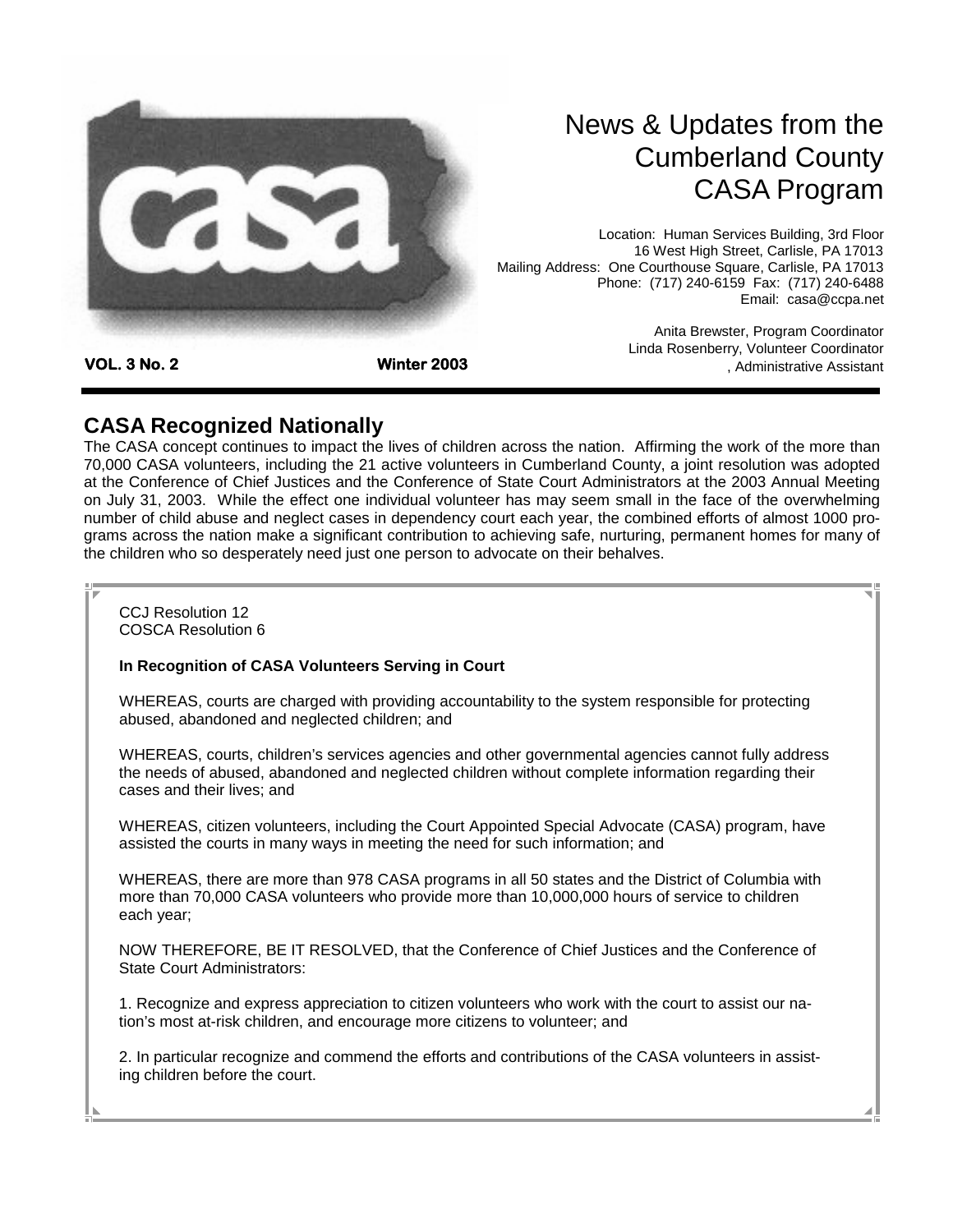#### **Meet the Seventh Corps of CASA Volunteers**



Patti, Christie, and E.J. at their swearing-in ceremony on November 15 in Judge Guido's courtroom in the Cumberland County Courthouse in Carlisle.

Patti McCann is currently a senior at Penn State Mont Alto majoring in Human Development and Family Studies. She recently retired from the federal government, after 26 years at NAVICP. Patti lives near Newville with her husband Kenneth McCann and their 8 cats. Although her adult daughter lives in Ohio, Patti's mother and 3 sisters are close by in the Enola-Lemoyne area.

**Christie Smith** lives in Camp Hill with her significant other, their daughter, and their new puppy. Not only is she employed fulltime, Christie is also a student at Harrisburg Area Community College.

**E.J. McKenna-Hieb** of Carlisle is a former special education teacher, director of special education, and most recently, a special education advisor for the PA Department of Education. E.J. also served on the National Advisory Panel on Special Education in Washington D.C. She is married to Dr. Louis Hieb, a family practitioner with the Army. Their 20-year old son, Preston, is a cadet at the U.S. Coast Guard Academy.

#### **Sundaes on Saturday**

Members of the Dickinson College chapter of the Kappa Alpha Theta sorority served ice cream sundaes at the final CASA training session on November 15. The newest trainees enjoyed the treat along with veteran CASA volunteers who had come to share some of their experiences and to encourage the soon-to-be sworn-in volunteer trainees.

The CASA Program has been the official philanthropy of Kappa Alpha Theta since 1989. Since that time the Kappa Alpha Theta Foundation has contributed over \$769,000 to support the National CASA Association in its efforts to provide services, information and support to local community CASA programs. Locally, both the Dickinson College chapter and the Harrisburg Area Alumnae chapter have conducted fundraisers, made gifts for CASA children, and sponsored volunteer appreciation events in support of the Cumberland County CASA Program and the PA CASA Association in Harrisburg.

In addition, Laura Person, our intern in the spring of 2003, and Jennifer Hammer, our current intern, have both been members of the Dickinson College chapter of Kappa Alpha Theta. Because of her experience interning with CASA, Laura has decided to focus her life on advocating for children. Jennifer is planning to spend the spring semester in Washington D.C. interning in the field of child advocacy.



Emily Goodfellow and Danielle Gower serve up generous helpings of ice cream for CASA volunteers.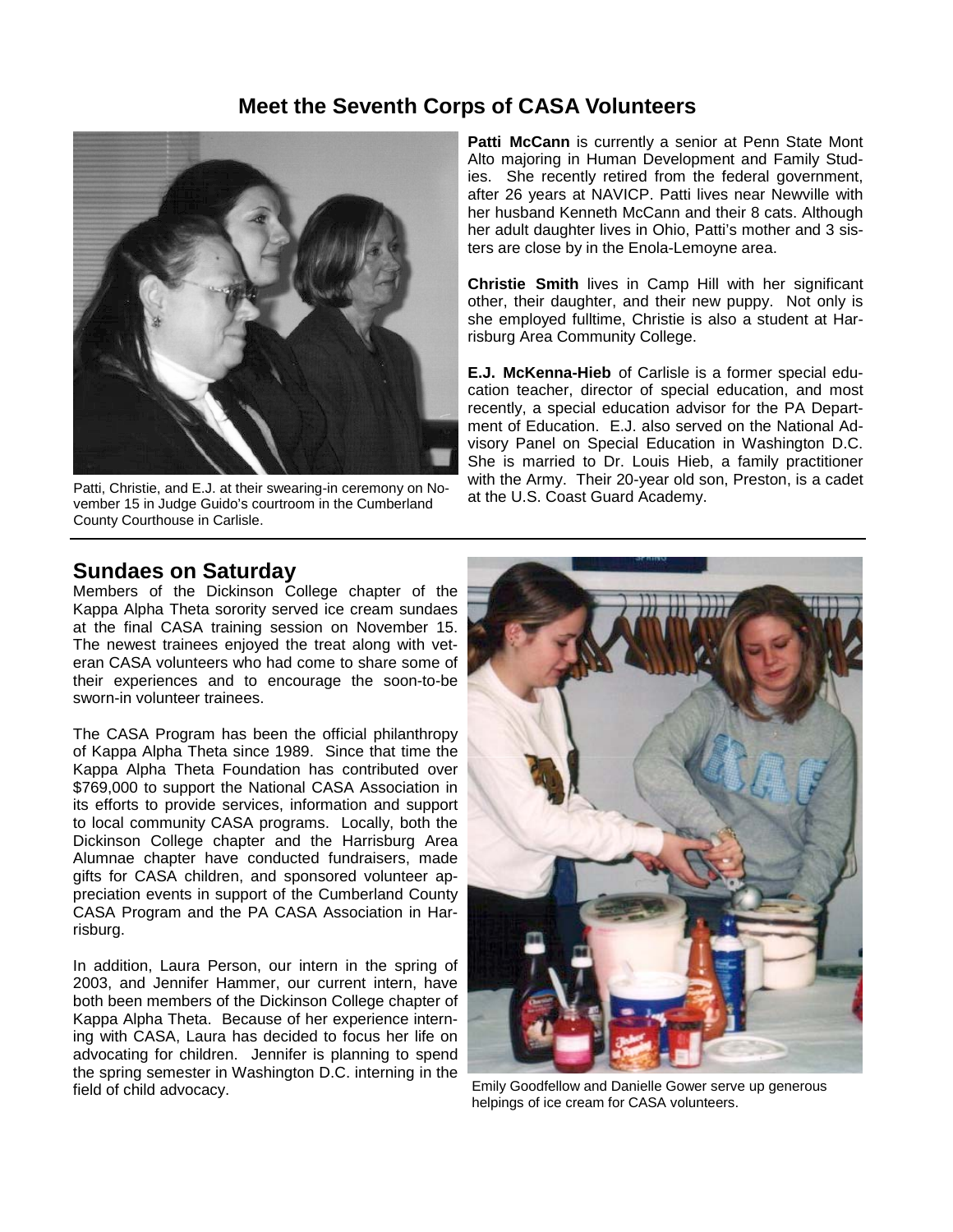## **Staff Additions and Changes**

The office staff of the Cumberland County CASA Program has undergone some modifications recently. While Anita Brewster continues as Program Coordinator, Linda Rosenberry has assumed the responsibility of Volunteer Coordinator. This part-time position has been newly created as a result of the two-year National CASA expansion grant the program received in July 2003. Both the Program Coordinator and the Volunteer Coordinator will now share the responsibilities of recruiting, training, and coaching the volunteer advocates.

In addition the office welcomes Pamela Wysocki of Carlisle as the new part-time administrative assistant as of December 16. Along with the clerical duties, she will also have the daunting job of keeping both Anita and Linda on task and organized. Pamela comes to the CASA Office with a degree in business administration and extensive work experience.

It was a pleasure getting to meet the pool of applicants for this position who brought varied qualifications, making the selection very difficult.

**"The lawyers know the statutes; the social workers the regulations. But the CASA volunteer is assigned to know the child, one child at a time."** 

Anna Quindlen, January 2002, The Early Show, CBS



#### **National CASA Adopts New Logo**



launched. It is the hope that this design will better communicate the mission of CASA, better communicate caring for children, and be unique compared to other organizations' logos. In addition, the National CASA Association has retained the old logo by incorporating it into a new CASA Seal which can be used in conjunction with the new logo.

**New members welcome!!!** ☺☺☺☺☺ *(The following light-hearted article was written by one of our hardworking volunteers following an extremely long and difficult hearing. Written from the perspective of her husband, she captures some of the challenges of volunteering with CASA. However, she also has stated that she wants to volunteer with CASA for the rest of her life!)*

A support group for lonely **Spouses of CASAs** (SOC) will be meeting next week. The location is a secret, as is the time (we learned that from "them"). The keynote speaker will be addressing the issue, "How to Read Body Language" (since our CASA spouses are courtordered not to tell us anything).

A seminar will follow on how to determine whether your CASA loved one has been abducted or just stuck in a hearing that lasted all day instead of an hour.

Author Dawn B. Jelus will be there to sign her latest non-fiction best-seller, How to Ignore Bad Feelings When Your Spouse is Getting Calls From Strangers and Can't Tell You Who They Are.

Slides of what life used to be like before the swearing-in ceremony will be shown, with complimentary tissues available. Those with abandonment issues will be monitored by psychologist Miss Mia Life in play therapy by the dollhouse. Medication will be prescribed for those who glue the doll spouse inside the front door.

Fundraisers to hire maids to keep up with the laundry while spouses are away "making a difference" will be held. Members are asked to put nickels in jars every time they hear the words "I can't tell you." Surplus donations will be used to pay off the national debt.

- Author Unknown